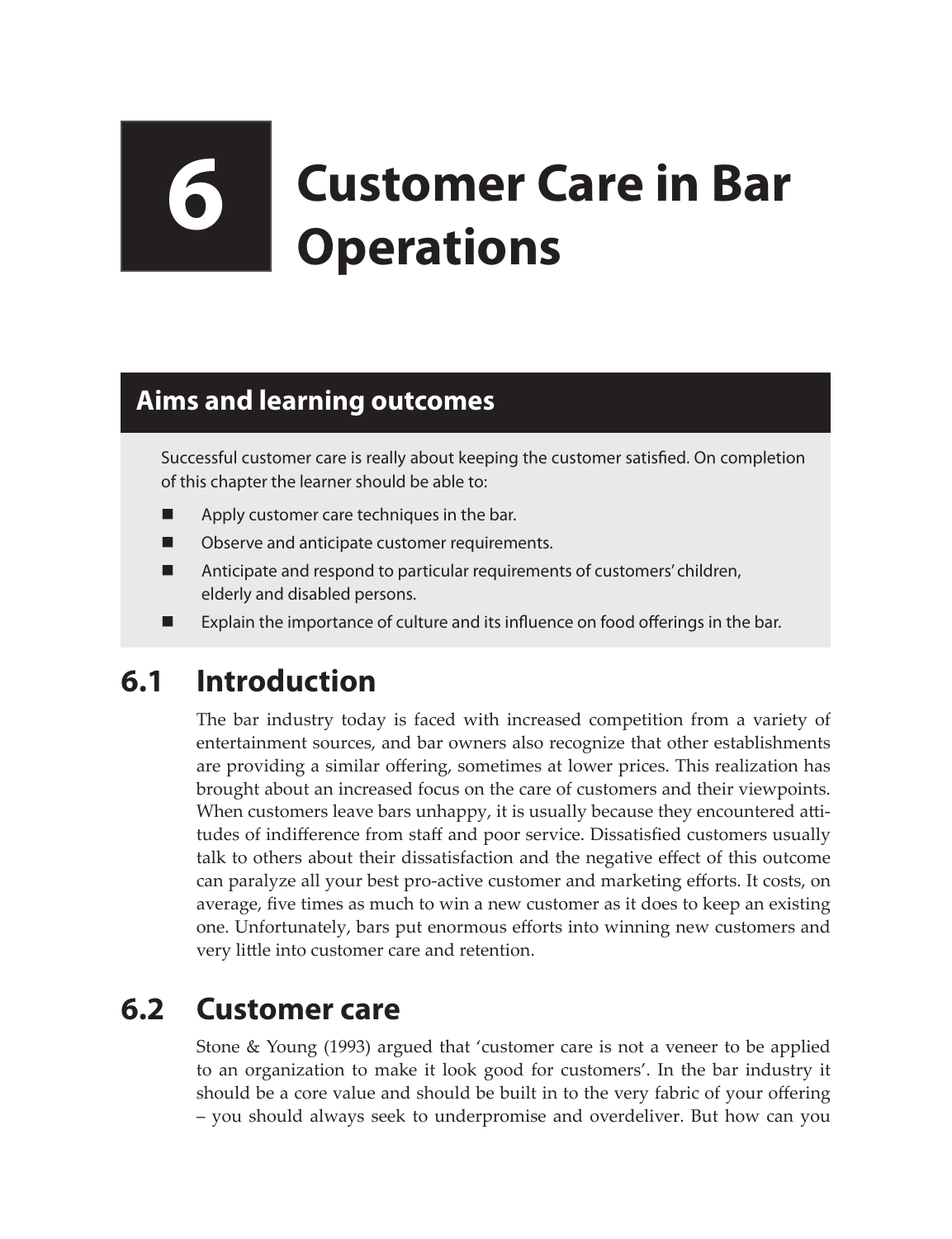deliver on your customers' expectation time after time? The starting point must, of course, be with yourself. You must seek to see yourself as others see you in all your glory, which includes all your faults. As you go through your daily duties, it is very difficult to stand back and ask, 'what can I do to improve our customer care techniques and improve business and profitability'? The first answer must always be to improve the quality of your service. A good bartender needs job crafts, people-handling skills, a positive attitude, good business procedures, communication and teamwork, and a commitment to continual learning. To get it right for your customer in the bar, you have to know what to do, and how to do it in thoughtful, appropriate and efficient ways.

### **6.3 Making the difference**

So much has been written and spoken about customer care, customer service, and even customer delight, but what does it all mean to your bar?

Peter Drucker (1954) once wrote 'there is only one valid definition of business purpose: to create and keep a customer'. How your customers feel about you and supporting your establishment, largely reflects how they think you feel about them. You have to have a real passion for your customers; passion and the ability to impact on your customers are the two major factors in the bar industry today. You also have to be able to convey your enthusiasm and to surround yourself with employees who buy into it. If everything that you and your employees do sends a consistent message to customers that they are valued and respected, your chances of retaining their business increase immeasurably. Impress your customers through sincerity and enthusiasm, and delight them with your product and service.

Customer care does not work unless people are committed to it.

- **Expectations:** customer expectations of the level of service they regard as satisfactory are rising. Bars are constantly exploring just what their customers want. This focus has placed increased demand on all staff to perform, not just in terms of productivity, but also in terms of customer satisfying behavior. The focus of attention in all successful bars is on individuals (bartenders, sommeliers, waiters, chefs) and their behavior. Therefore, the difference is you.
- **Commitment:** commit yourself to providing the highest levels of service in every aspect of your duties and responsibilities.
- **The hidden differences:** the major hidden difference between people lies, of course, in their *personalities. S*imilarly the hidden difference between the many products and services offered in your bar is in the employees who make, sell and serve them.